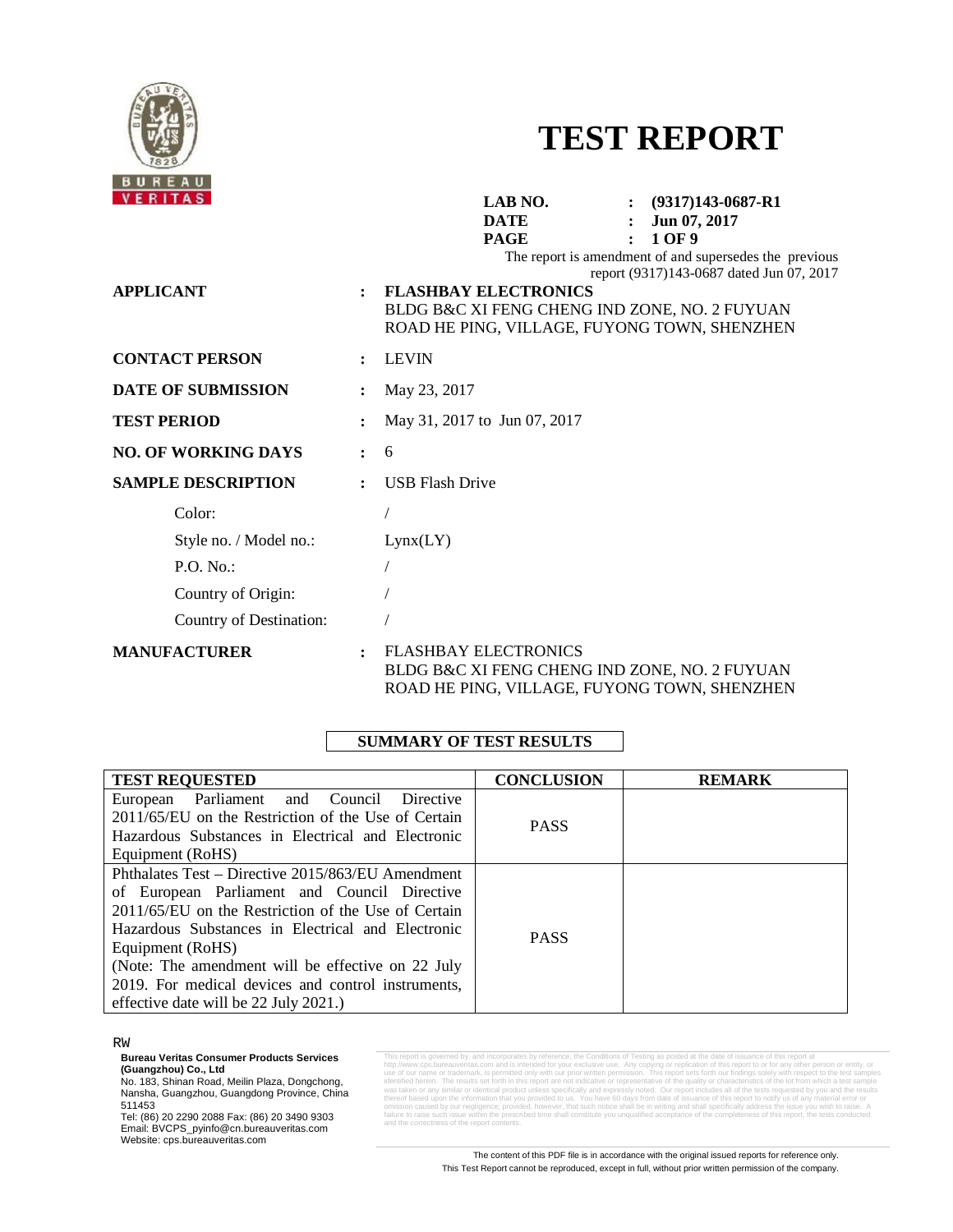

**LAB NO. : (9317)143-0687-R1 DATE : Jun 07, 2017 PAGE : 2 OF 9** 

BUREAU VERITAS CONSUMER PRODUCTS SERVICES (GUANGZHOU) CO., LTD

ma NINA REN 报告 SENIOR MANAGER

#### **REMARK**

If there are questions or concerns on this report, please contact the following persons:

| a) | <b>GENERAL TEL:</b>     | (86) 755 83437287  |
|----|-------------------------|--------------------|
|    | FAX:                    | (86) 755 83439100  |
| b) | <b>BUSINESS SZ TEL:</b> | (86) 755 21534 695 |
|    | FAX:                    | (86) 755 83439100  |
|    | <b>BUSINESS GZ TEL:</b> | (86) 20 87148525   |
|    | FAX:                    | (86) 20 87148528   |
|    |                         |                    |

 EMAIL: eechemical.sc@cn.bureauveritas.com cps.bureauveritas.cn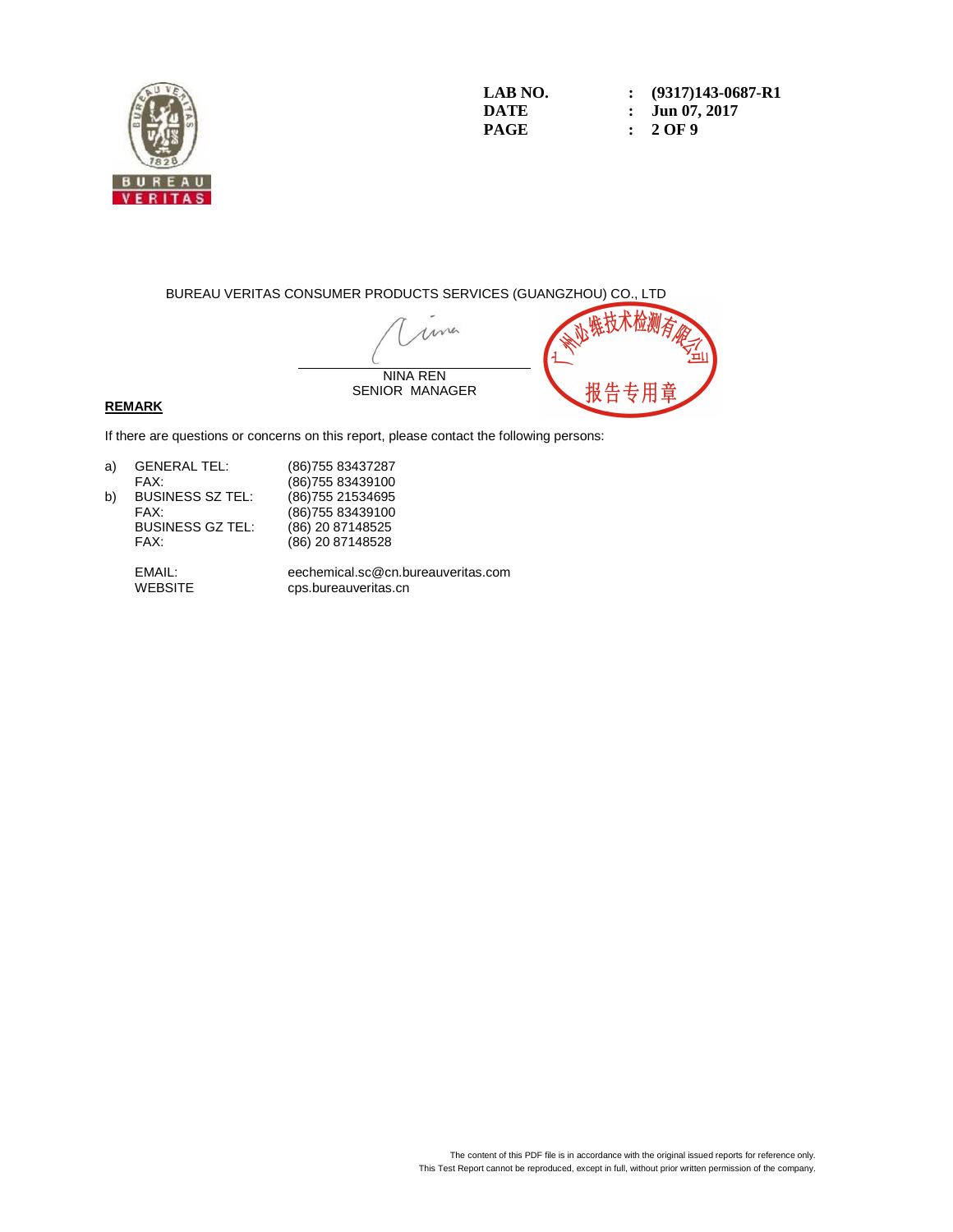

**LAB NO. : (9317)143-0687-R1 DATE : Jun 07, 2017 PAGE : 3 OF 9** 

#### **Photo of the Submitted Sample**

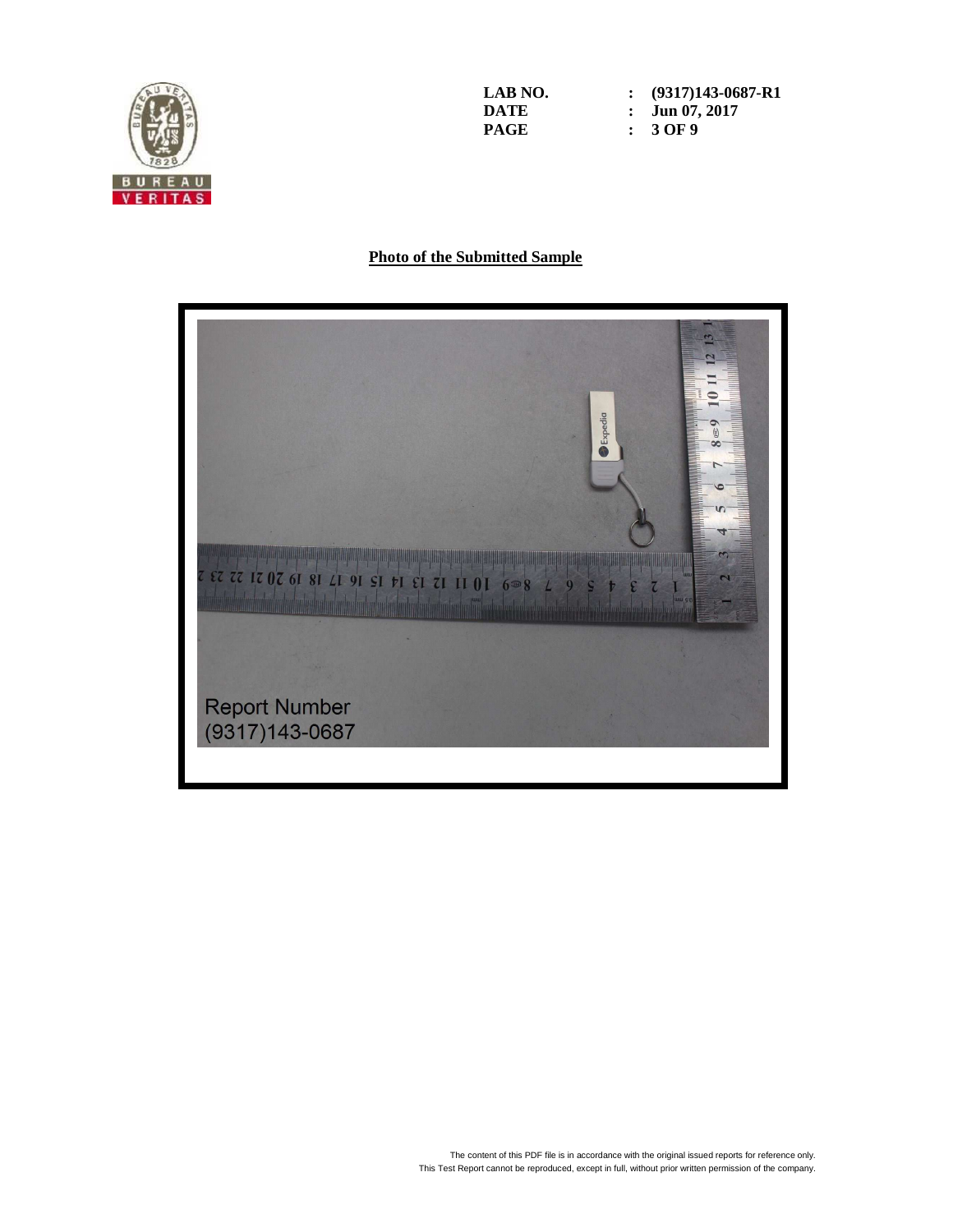

**LAB NO. : (9317)143-0687-R1 DATE : Jun 07, 2017 PAGE : 4 OF 9** 

## **Photograph of test item(s)**

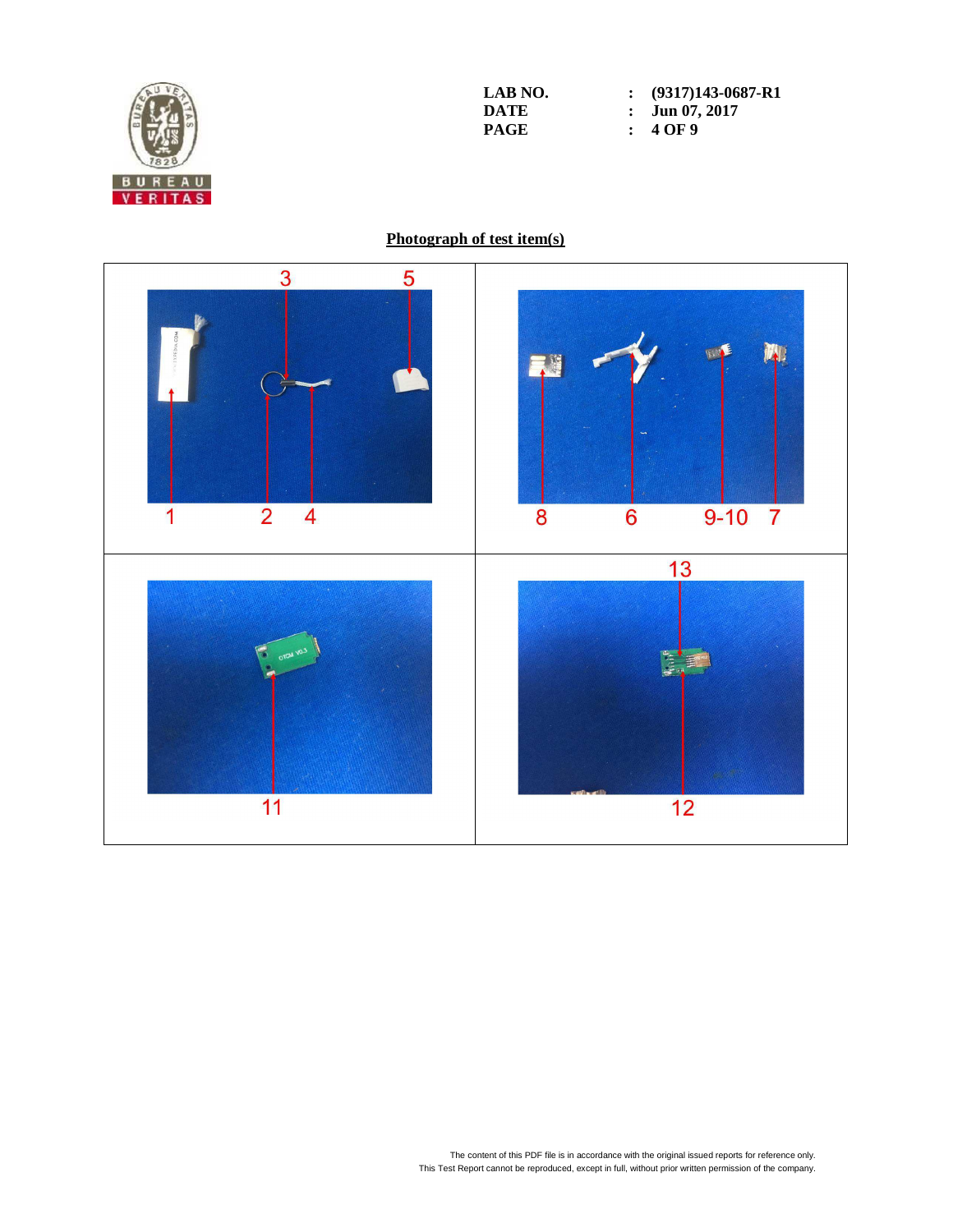

#### **TEST RESULT**

#### **Compliance Test - European Parliament and Council Directive 2011/65/EU on the Restriction of the Use of Certain Hazardous Substances in Electrical and Electronic Equipment (RoHS)**

| <b>Test Item(s)</b> | <b>Item / Component Description(s) + Location(s)</b> | Style(s) |
|---------------------|------------------------------------------------------|----------|
|                     | Silvery metal with blue print (case)                 |          |
| 2                   | Silvery metal (o-ring)                               |          |
| 3                   | Silvery plated golden metal (holder)                 |          |
| 4                   | White fabric (strap)                                 |          |
| 5                   | White plastic (case)                                 |          |
| 6                   | Offwhite (case)                                      |          |
|                     | Silvery metal (USB case)                             |          |
| 8                   | Black plastic with golden metal (USB connector)      |          |
| 9                   | Silvery metal (connector)                            |          |
| 10                  | Black plastic (connector)                            |          |
| 11                  | Silvery solder                                       |          |
| 12                  | Black body (SMD capacitance)                         |          |
| 13                  | Green PCB                                            |          |

**See Analytes and their corresponding Maximum Allowable Limit in Appendix** 

| -                   | <b>Result</b> |                 |                 |                             |                        |              |                       |  |
|---------------------|---------------|-----------------|-----------------|-----------------------------|------------------------|--------------|-----------------------|--|
| <b>Parameter</b>    | Lead (Pb)     | Cadmium<br>(Cd) | Mercury<br>(Hg) | Chromium<br>$VI$ (Cr $VI$ ) | <b>PBBs</b>            | <b>PBDEs</b> | <b>Conclusion</b>     |  |
| Unit                | mg/kg         | mg/kg           | mg/kg           | mg/kg                       | mg/kg                  | mg/kg        |                       |  |
| <b>Test Item(s)</b> |               |                 |                 |                             |                        |              |                       |  |
|                     | ND            | ND              | ND              | ND                          | NA                     | <b>NA</b>    | <b>PASS</b>           |  |
| $\overline{c}$      | <b>ND</b>     | ND              | ND              | ND                          | <b>NA</b>              | NA           | <b>PASS</b>           |  |
| 3                   | $14600**$     | ND              | ND              | ND                          | <b>NA</b>              | NA           | EXEMPTED <sup>#</sup> |  |
| 4                   | ND            | ND              | ND              | ND                          | ND<br>ND               |              | <b>PASS</b>           |  |
| 5                   | ND            | ND              | ND              | ND                          | ND                     | ND           | <b>PASS</b>           |  |
| 6                   | ND            | ND              | ND              | ND                          | <b>ND</b>              | ND           | <b>PASS</b>           |  |
| 7                   | <b>ND</b>     | ND              | <b>ND</b>       | Negative*                   | <b>NA</b><br><b>NA</b> |              | <b>PASS</b>           |  |
| 8                   | ND            | ND              | ND              | ND                          | <b>ND</b>              |              | <b>PASS</b>           |  |
| 9                   | ND            | ND              | ND              | <b>NA</b><br>ND             |                        | <b>NA</b>    | <b>PASS</b>           |  |
| 10                  | ND            | ND              | ND              | ND<br>ND                    |                        | ND           | <b>PASS</b>           |  |
| 11                  | ND            | ND              | ND              | ND                          | <b>NA</b>              | NA           | <b>PASS</b>           |  |
| 12                  | ND            | ND              | ND              | ND                          | ND                     | ND           | <b>PASS</b>           |  |
| 13                  | <b>ND</b>     | ND              | ND              | ND                          | <b>ND</b>              | ND           | <b>PASS</b>           |  |

Note / Key :

Detection Limit : See Appendix.

 $ND = Not detected$   $\Rightarrow$   $\Rightarrow$   $\Rightarrow$  Greater than  $\text{NA} = \text{Not applicable}$ <br> $\text{NR} = \text{Not requested}$   $\text{mg/kg} = \text{milligram(s)}$  per kilogram = ppm = part(s) per milli  $NR = Not requested$  mg/kg = milligram(s) per kilogram = ppm = part(s) per million<br>% = percent 10 000 mg/kg = 1 %  $10000$  mg/kg = 1 %

Remark :

- The testing approach is listed in table of Appendix.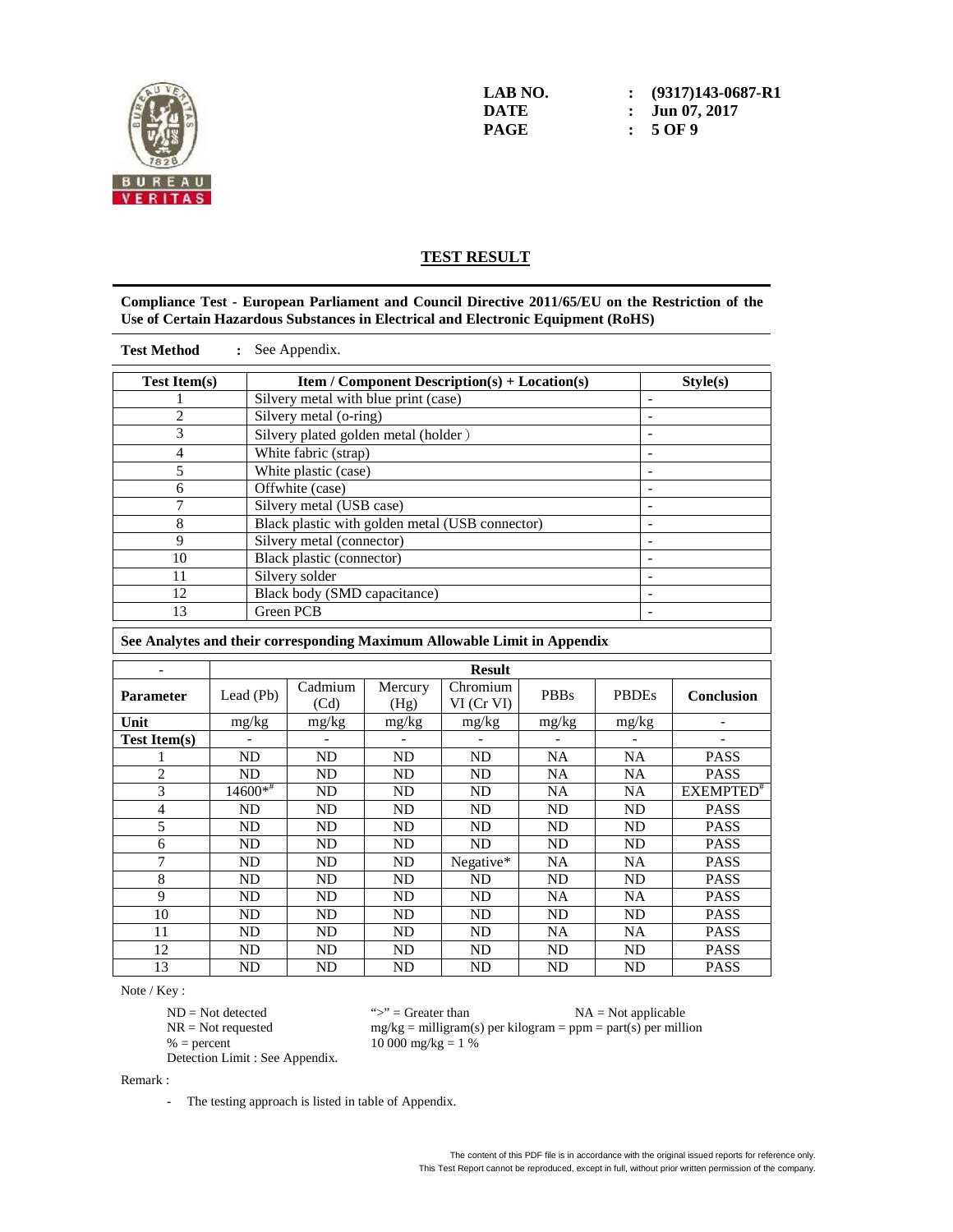

- \* denotes as reported result(s) was (were) performed by wet chemistry method. Others were screened by XRF. For XRF screening, the result(s) of Cr VI was (were) reported as total chromium and the result(s) of PBBs and PBDEs was (were) reported as total bromine. Also, the XRF result(s) may be different to the actual content based on various factors including, but not limit to, sample size, thickness, area, nonuniformity composition, surface flatness.
	- Only selected example(s) is (are) indicated on the photograph(s) in Comment.
	- According to European Parliament and Council Directive 2011/65/EU, Article 5 "Adaptation of the Annexes to scientific and technical progress", exemption(s) should be granted to the materials and components of Test Item(s) in the lists in Annexes III and IV of this directive.
	- #According to Annex III of European Council Directive 2011/65/EU, exemptions were granted a few materials and Clause 6(c) is reiterated here "Copper alloy containing up to 4 % lead by weight.". Test Item(s) 3 was (were) claimed as is by client (received as is). Therefore, this (these) Test Item(s) containing the found lead level should be exempted.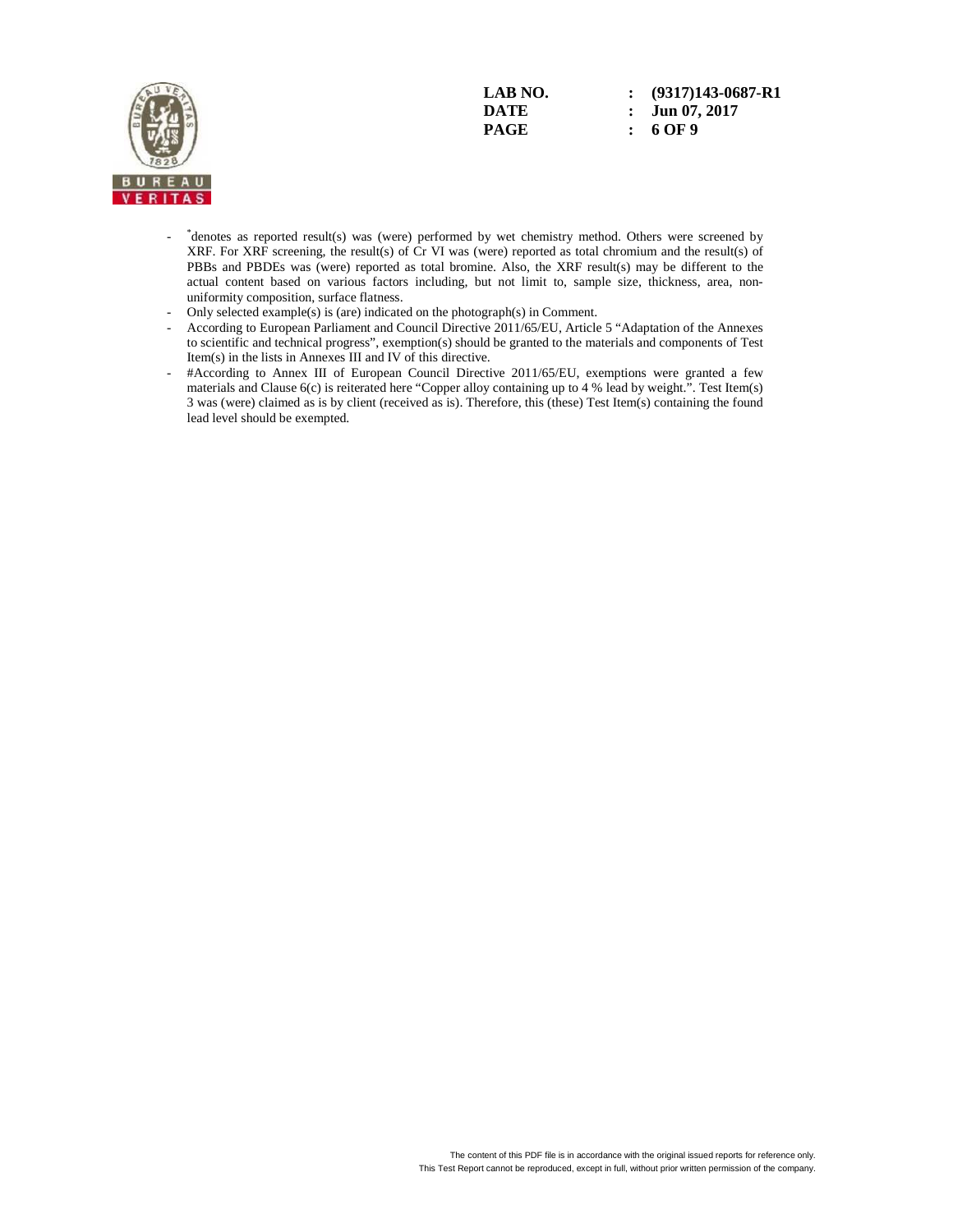

**LAB NO. : (9317)143-0687-R1 DATE : Jun 07, 2017 PAGE : 7 OF 9** 

#### **TEST RESULT**

**Phthalates Test – Directive 2015/863/EU Amendment of European Parliament and Council Directive 2011/65/EU on the Restriction of the Use of Certain Hazardous Substances in Electrical and Electronic Equipment (RoHS)** 

| <b>Test Method</b><br>With reference to draft International Standard IEC 62321-8.<br>$\bullet$ |                                                      |          |  |  |  |  |
|------------------------------------------------------------------------------------------------|------------------------------------------------------|----------|--|--|--|--|
| <b>Test Item(s)</b>                                                                            | <b>Item / Component Description(s) + Location(s)</b> | Style(s) |  |  |  |  |
|                                                                                                | White plastic (case)                                 |          |  |  |  |  |
|                                                                                                | Offwhite (case)                                      |          |  |  |  |  |
|                                                                                                | Black plastic with golden metal (USB connector)      | ۰        |  |  |  |  |
| 10                                                                                             | Black plastic (connector)                            |          |  |  |  |  |

| <b>Maximum</b><br><b>Allowable Limit:</b> | DEHP, BBP, DBP & DIBP: 0.1% (Each) |       |               |                   |  |  |
|-------------------------------------------|------------------------------------|-------|---------------|-------------------|--|--|
| <b>Tested Item(s)</b>                     | <b>Result</b>                      |       |               |                   |  |  |
|                                           | <b>Detected Analyte(s)</b>         | Conc. | Unit          | <b>Conclusion</b> |  |  |
| $5+6+10$                                  | ND                                 | ND    | $\%$          | <b>PASS</b>       |  |  |
|                                           | ND                                 | ND    | $\frac{0}{0}$ | <b>PASS</b>       |  |  |

Note / Key :

 $ND = Not detected$  ">" = Greater than<br>  $NR = Not$  requested  $mg/kg = milligram$  $% = percent$  10 000 mg/kg = 1 % Detection Limit (%) : 0.005

 $mg/kg =$  milligram(s) per kilogram = ppm = part(s) per million

Remark : The list of phthalates is summarized in table of Appendix.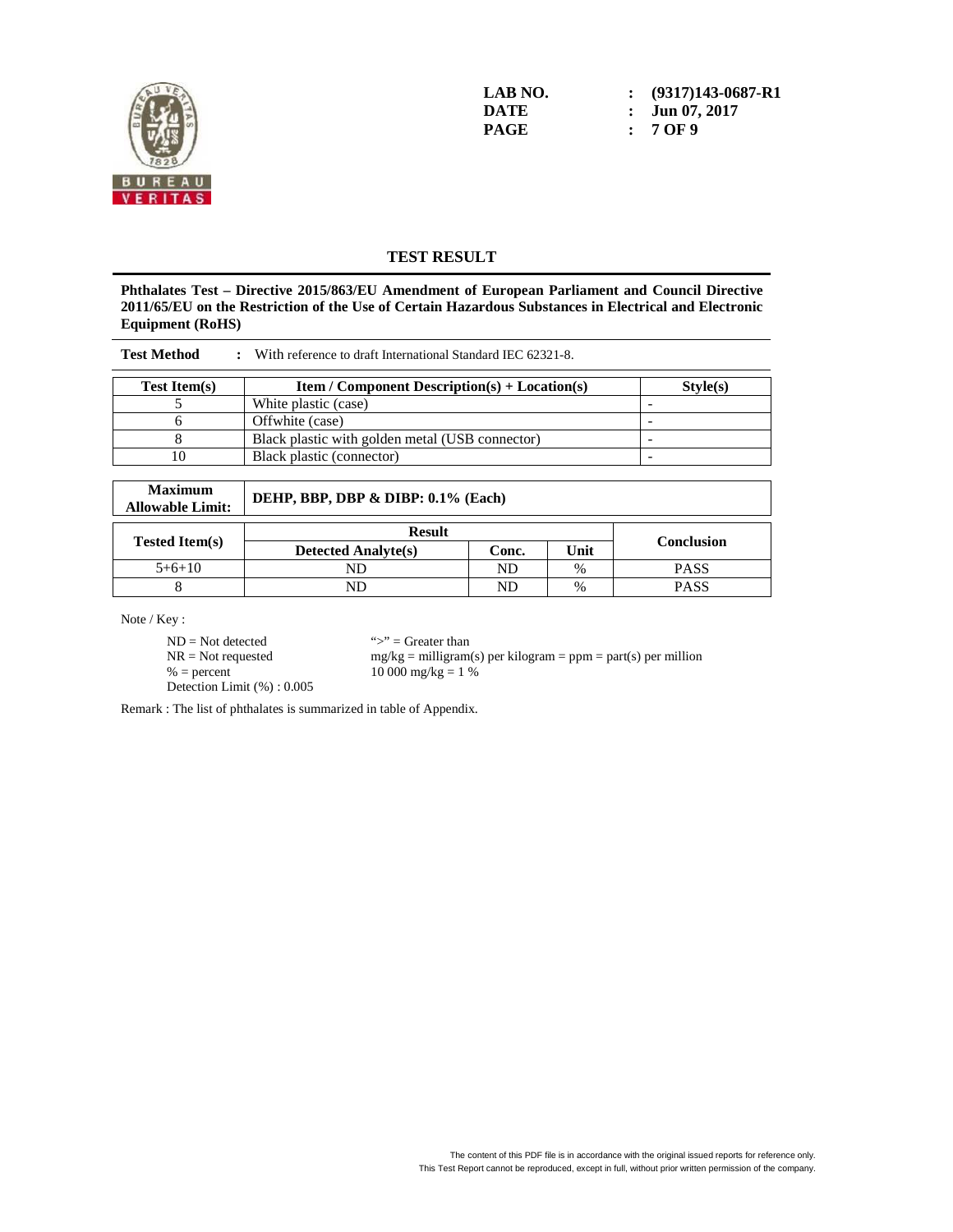

| LAB NO. | $\colon$ (9317)143-0687-R1 |
|---------|----------------------------|
| DATE    | : $Jun\ 07, 2017$          |
| PAGE    | $: 8$ OF 9                 |

#### **APPENDIX**

|                                                                                                                                                                                                                                                                                                                                                                                                                                                                                                                                                                                                                                                                                                                                                                                                                                                                                                                                  | [ Compliance Test for European Parliament and Council Directive 2011/65/EU ] :                                                                                                                                                                                                                                                                                                                                                                                              |                | Detection Limit (mg/kg)          |               |                                             |                                  |
|----------------------------------------------------------------------------------------------------------------------------------------------------------------------------------------------------------------------------------------------------------------------------------------------------------------------------------------------------------------------------------------------------------------------------------------------------------------------------------------------------------------------------------------------------------------------------------------------------------------------------------------------------------------------------------------------------------------------------------------------------------------------------------------------------------------------------------------------------------------------------------------------------------------------------------|-----------------------------------------------------------------------------------------------------------------------------------------------------------------------------------------------------------------------------------------------------------------------------------------------------------------------------------------------------------------------------------------------------------------------------------------------------------------------------|----------------|----------------------------------|---------------|---------------------------------------------|----------------------------------|
| No.                                                                                                                                                                                                                                                                                                                                                                                                                                                                                                                                                                                                                                                                                                                                                                                                                                                                                                                              | <b>Name of Analytes</b>                                                                                                                                                                                                                                                                                                                                                                                                                                                     |                | X-ray fluorescence (XRF)[a]      |               | <b>Maximum</b>                              |                                  |
|                                                                                                                                                                                                                                                                                                                                                                                                                                                                                                                                                                                                                                                                                                                                                                                                                                                                                                                                  |                                                                                                                                                                                                                                                                                                                                                                                                                                                                             |                |                                  |               | Wet                                         | <b>Allowable</b><br>Limit        |
|                                                                                                                                                                                                                                                                                                                                                                                                                                                                                                                                                                                                                                                                                                                                                                                                                                                                                                                                  |                                                                                                                                                                                                                                                                                                                                                                                                                                                                             | <b>Plastic</b> | Metallic /<br>glass /<br>ceramic | <b>Others</b> | <b>Chemistry</b>                            | (mg/kg)                          |
| 1                                                                                                                                                                                                                                                                                                                                                                                                                                                                                                                                                                                                                                                                                                                                                                                                                                                                                                                                | Lead (Pb)                                                                                                                                                                                                                                                                                                                                                                                                                                                                   | 100            | 200                              | 200           | $10^{[b]}$                                  | 1 0 0 0                          |
| $\overline{c}$                                                                                                                                                                                                                                                                                                                                                                                                                                                                                                                                                                                                                                                                                                                                                                                                                                                                                                                   | Cadmium (Cd)                                                                                                                                                                                                                                                                                                                                                                                                                                                                | 50             | 50                               | 50            | $10^{[b]}$                                  | 100                              |
| 3                                                                                                                                                                                                                                                                                                                                                                                                                                                                                                                                                                                                                                                                                                                                                                                                                                                                                                                                | Mercury (Hg)                                                                                                                                                                                                                                                                                                                                                                                                                                                                | 100            | 200                              | 200           | $10^{[c]}$                                  | 1 000                            |
| $\overline{4}$                                                                                                                                                                                                                                                                                                                                                                                                                                                                                                                                                                                                                                                                                                                                                                                                                                                                                                                   | Chromium (Cr)                                                                                                                                                                                                                                                                                                                                                                                                                                                               | 100            | 200                              | 200           | NA                                          | NA                               |
| 5                                                                                                                                                                                                                                                                                                                                                                                                                                                                                                                                                                                                                                                                                                                                                                                                                                                                                                                                | Chromium VI (Cr VI)                                                                                                                                                                                                                                                                                                                                                                                                                                                         | NA             | NA                               | NA            | $3^{[g, h]}/10^{[d]}$<br>See $^{\rm [e,j]}$ | 1000/<br>Negative <sup>[j]</sup> |
| 6                                                                                                                                                                                                                                                                                                                                                                                                                                                                                                                                                                                                                                                                                                                                                                                                                                                                                                                                | Bromine (Br)                                                                                                                                                                                                                                                                                                                                                                                                                                                                | 200            | NA                               | 200           | <b>NA</b>                                   | NA                               |
| $\tau$                                                                                                                                                                                                                                                                                                                                                                                                                                                                                                                                                                                                                                                                                                                                                                                                                                                                                                                           | Polybromobiphenyls (PBBs)<br>- Bromobiphenyl (MonoBB)<br>- Dibromobiphenyl (DiBB)<br>- Tribromobiphenyl (TriBB)<br>- Tetrabromobiphenyl (TetraBB)<br>- Pentabromobiphenyl (PentaBB)<br>- Hexabromobiphenyl (HexaBB)<br>- Heptabromobiphenyl (HeptaBB)<br>- Octabromobiphenyl (OctaBB)<br>- Nonabromobiphenyl (NonaBB)<br>- Decabromobiphenyl (DecaBB)                                                                                                                       | <b>NA</b>      | <b>NA</b>                        | NA            | Each $50^{[f]}$                             | Sum 1 000                        |
| 8                                                                                                                                                                                                                                                                                                                                                                                                                                                                                                                                                                                                                                                                                                                                                                                                                                                                                                                                | Polybromodiphenyl ethers (PBDEs)<br>- Bromodiphenyl ether (MonoBDE)<br>- Dibromodiphenyl ether (DiBDE)<br>- Tribromodiphenyl ether (TriBDE)<br>- Tetrabromodiphenyl ether (TetraBDE)<br>- Pentabromodiphenyl ether (PentaBDE)<br>- Hexabromodiphenyl ether (HexaBDE)<br>- Heptabromodiphenyl ether (HeptaBDE)<br>- Octabromodiphenyl ether (OctaBDE)<br>- Nonabromodiphenyl ether (NonaBDE)<br>- Decabromodiphenyl ether (DecaBDE)                                          | NA             | NA                               | NA            | Each 50 <sup>[f]</sup>                      | Sum 1 000                        |
| [a]                                                                                                                                                                                                                                                                                                                                                                                                                                                                                                                                                                                                                                                                                                                                                                                                                                                                                                                              | $NA = Not applicable$<br>Test method with reference to International Standard IEC 62321-3-1: 2013.                                                                                                                                                                                                                                                                                                                                                                          |                |                                  |               |                                             |                                  |
| [b]                                                                                                                                                                                                                                                                                                                                                                                                                                                                                                                                                                                                                                                                                                                                                                                                                                                                                                                              | Test method with reference to International Standard IEC 62321-5: 2013.                                                                                                                                                                                                                                                                                                                                                                                                     |                |                                  |               |                                             |                                  |
| [c]                                                                                                                                                                                                                                                                                                                                                                                                                                                                                                                                                                                                                                                                                                                                                                                                                                                                                                                              | Test method with reference to International Standard IEC 62321-4: 2013.                                                                                                                                                                                                                                                                                                                                                                                                     |                |                                  |               |                                             |                                  |
| [d]                                                                                                                                                                                                                                                                                                                                                                                                                                                                                                                                                                                                                                                                                                                                                                                                                                                                                                                              | Polymers and Electronics - Test method with reference to European Standard EN 62321: 2009, Annex C.                                                                                                                                                                                                                                                                                                                                                                         |                |                                  |               |                                             |                                  |
| $[{\rm e}]$                                                                                                                                                                                                                                                                                                                                                                                                                                                                                                                                                                                                                                                                                                                                                                                                                                                                                                                      | Metal - Test method with reference to International Standard IEC 62321-7-1: 2015 [i].                                                                                                                                                                                                                                                                                                                                                                                       |                |                                  |               |                                             |                                  |
| $[f] % \centering \includegraphics[width=0.9\columnwidth]{figures/fig_10.pdf} \caption{The average of the number of~\ref{fig:2016} for the $100$~\ref{fig:2016} for the $100$~\ref{fig:2016} for the $100$~\ref{fig:2016} for the $100$~\ref{fig:2016} for the $100$~\ref{fig:2016} for the $100$~\ref{fig:2016} for the $100$~\ref{fig:2016} for the $100$~\ref{fig:2016} for the $100$~\ref{fig:2016} for the $100$~\ref$                                                                                                                                                                                                                                                                                                                                                                                                                                                                                                      | Test method with reference to International Standard IEC 62321-6: 2015.                                                                                                                                                                                                                                                                                                                                                                                                     |                |                                  |               |                                             |                                  |
| [g]                                                                                                                                                                                                                                                                                                                                                                                                                                                                                                                                                                                                                                                                                                                                                                                                                                                                                                                              | Leather - Test method International Standard ISO 17075: 2007.                                                                                                                                                                                                                                                                                                                                                                                                               |                |                                  |               |                                             |                                  |
| $[h] \centering% \includegraphics[width=1.0\textwidth]{Figures/PN1.png} \caption{The 3D (black) model for the $L^2$-error of the estimators in the left and right. The left and right is the same as in the right.} \label{fig5}$                                                                                                                                                                                                                                                                                                                                                                                                                                                                                                                                                                                                                                                                                                | Other Than Metal, Leather, Polymers and Electronics - Test method with reference to International Standard ISO<br>17075: 2007.                                                                                                                                                                                                                                                                                                                                              |                |                                  |               |                                             |                                  |
| $[1] % \centering \includegraphics[width=0.9\columnwidth]{figures/fig_1a} \caption{The average number of times on the left and right. The number of times on the right, the number of times on the right, the number of times on the right, the number of times on the right, the number of times on the right, the number of times on the right, the number of times on the right, the number of times on the right, the number of times on the right, the number of times on the right, the number of times on the right, the number of times on the right, the number of times on the right, the number of times on the right, the number of times on the right, the number of times on the right, the number of times on the right, the number of times on the right, the number of times on the right, the number of times on the right, the number of times on the right, the number of times on the right, the number of$ | The principle of this method was evaluated and supported by two studies organized by IEC TC 111 WG3. These                                                                                                                                                                                                                                                                                                                                                                  |                |                                  |               |                                             |                                  |
| [j]                                                                                                                                                                                                                                                                                                                                                                                                                                                                                                                                                                                                                                                                                                                                                                                                                                                                                                                              | studies were focused on detecting the presence of Cr VI in the corrosion protection coatings on metallic samples.<br>Result(s) of Cr VI for metallic material(s) was (were) expressed in term of positive and negative. Negative means<br>the absence of Cr VI on the tested areas and the result(s) was (were) regarded as in compliance with European<br>Parliament and Council Directive 2011/65/EU, Article 4(1). While, positive means the presence of Cr VI on tested |                |                                  |               |                                             |                                  |